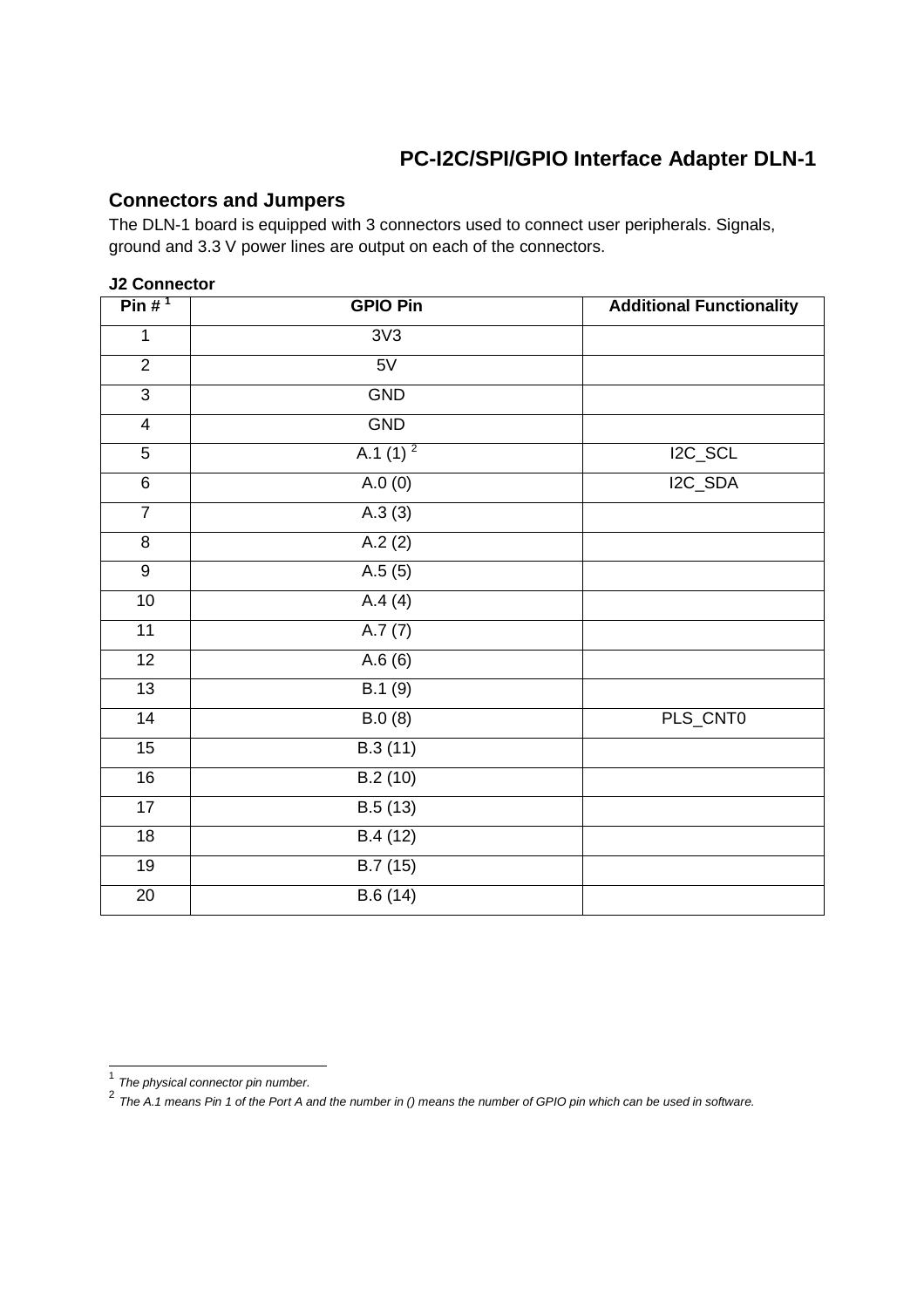# **PC-I2C/SPI/GPIO Interface Adapter DLN-1**

| <b>J3 Connector</b> |                      |                                 |
|---------------------|----------------------|---------------------------------|
| Pin#                | <b>GPIO Pin</b>      | <b>Additional Functionality</b> |
| $\mathbf{1}$        | 3V3                  |                                 |
| $\overline{2}$      | 5V                   |                                 |
| $\mathbf{3}$        | GND                  |                                 |
| $\overline{4}$      | GND                  |                                 |
| 5                   | C.1(17)              |                                 |
| $\overline{6}$      | C.0(16)              |                                 |
| $\overline{7}$      | C.3(19)              |                                 |
| 8                   | C.2(18)              |                                 |
| 9                   | $\overline{C.5(21)}$ |                                 |
| 10                  | C.4(20)              |                                 |
| $\overline{11}$     | C.7(23)              | SPI_MISO                        |
| 12                  | C.6(22)              | SPI_MOSI                        |
| $\overline{13}$     | D.1(25)              | SPI_SS0                         |
| $\overline{14}$     | $\overline{D.0(24)}$ | PWM <sub>0</sub>                |
| $\overline{15}$     | D.3(27)              | SPI_SCK                         |
| 16                  | D.2(26)              | ADC0                            |
| 17                  | D.5(29)              | ADC1                            |
| 18                  | D.4(28)              | ADC <sub>2</sub>                |
| 19                  | D.7(31)              | ADC3                            |
| $\overline{20}$     | D.6(30)              |                                 |

#### **J4 Connector**

| Pin# | <b>GPIO Pin</b> | <b>Additional Functionality</b> |
|------|-----------------|---------------------------------|
|      | A.0(0)          | I2C_SDA                         |
| 2    | <b>GND</b>      |                                 |
| 3    | <b>VCC</b>      |                                 |
| 4    | A.1(1)          | I2C_SCL                         |

**JP1** - Bootloader Jumper